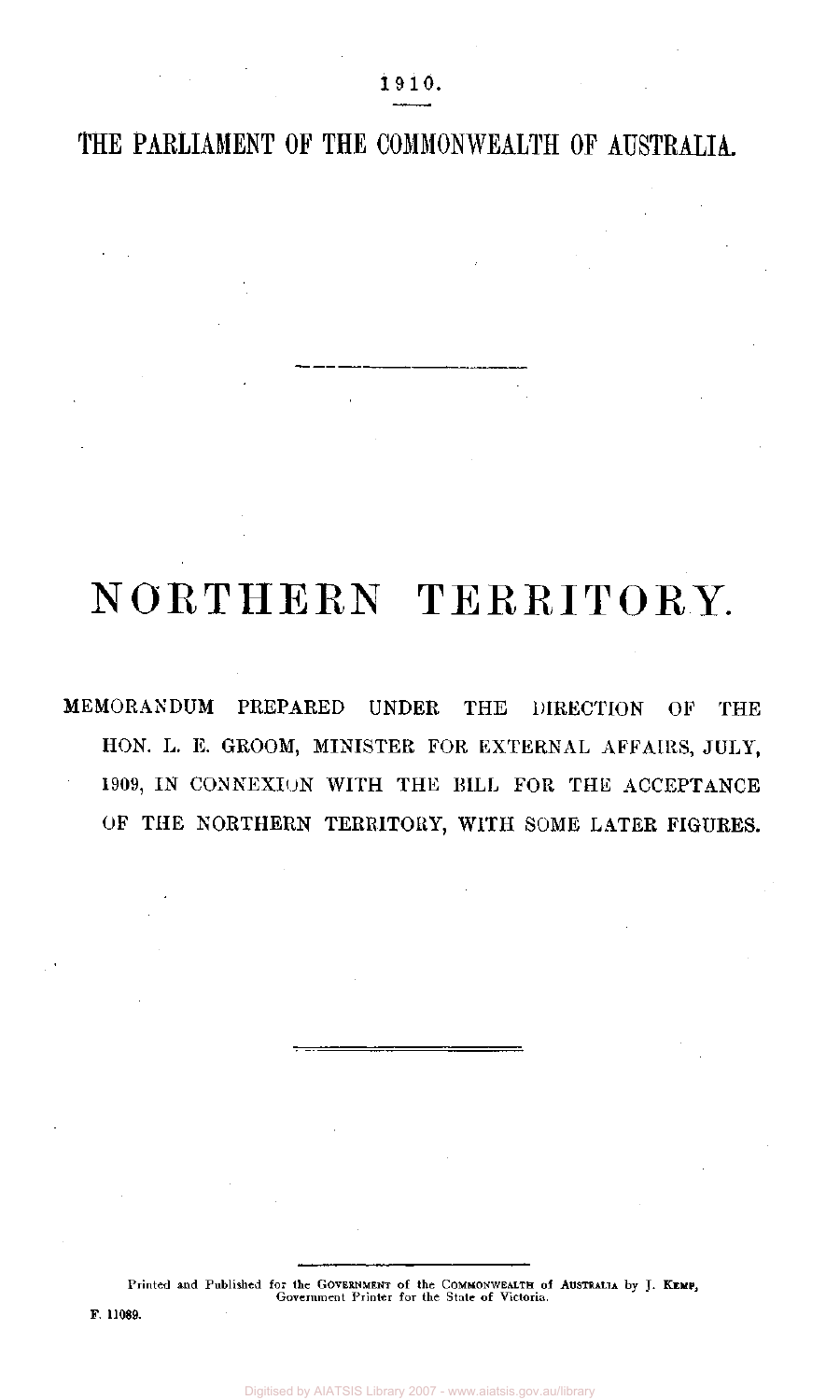# CONTENTS.

 $\begin{tabular}{ll} \multicolumn{2}{c} {\textbf{2.5}} & \multicolumn{2}{c} {\textbf{2.5}} & \multicolumn{2}{c} {\textbf{2.5}} & \multicolumn{2}{c} {\textbf{2.5}} & \multicolumn{2}{c} {\textbf{2.5}} & \multicolumn{2}{c} {\textbf{2.5}} & \multicolumn{2}{c} {\textbf{2.5}} & \multicolumn{2}{c} {\textbf{2.5}} & \multicolumn{2}{c} {\textbf{2.5}} & \multicolumn{2}{c} {\textbf{2.5}} & \multicolumn{2}{c} {\textbf{2.5}} & \multicolumn{2}{c} {\textbf{2$ 

 $\mathcal{L}^{\text{max}}_{\text{max}}$ 

|                           |                      |                      |                      |                      |                      |                      |                      |                      | PAGE |
|---------------------------|----------------------|----------------------|----------------------|----------------------|----------------------|----------------------|----------------------|----------------------|------|
| Introductory Notes        |                      | $\ddot{\phantom{a}}$ | $\ddot{\phantom{0}}$ | $\ddot{\phantom{1}}$ | . .                  | ٠.                   | . .                  | $\ddot{\phantom{a}}$ | 5    |
| <b>Statistics</b>         | $\ddot{\phantom{a}}$ | . .                  | $\ddot{\phantom{0}}$ | $\ddot{\phantom{0}}$ | $\ddot{\phantom{1}}$ | $\ddot{\phantom{0}}$ | ٠.                   | $\ddot{\phantom{0}}$ | 9    |
| Climate                   | . .                  | μ.                   | $\ddot{\phantom{a}}$ | $\ddot{\phantom{0}}$ | ٠.                   | $\ddot{\phantom{a}}$ |                      |                      | 11   |
| Aborigines                | $\ddot{\phantom{0}}$ | $\ddot{\phantom{0}}$ | $\ddot{\phantom{0}}$ | $\ddot{\phantom{0}}$ | 44                   | . .                  | $\ddot{\phantom{0}}$ | $\ddot{\phantom{a}}$ | - 13 |
| S.A. Legislation          |                      | $\ddot{\phantom{0}}$ | $\ddot{\phantom{a}}$ | $\ddot{\phantom{0}}$ | $\ddot{\phantom{0}}$ | $\ddot{\phantom{1}}$ | . .                  | $\ddot{\phantom{a}}$ | 15   |
| Land Tenures              | $\sim$               | . .                  | $\ddot{\phantom{0}}$ | $\ddot{\phantom{0}}$ | $\ddot{\phantom{0}}$ | $\ddot{\phantom{0}}$ | $\ddot{\phantom{0}}$ | $\ddot{\phantom{a}}$ | 16   |
| General Descriptions      |                      | . .                  | $\ddot{\phantom{1}}$ | $\ddot{\phantom{1}}$ | $\ddot{\phantom{0}}$ | $\ddot{\phantom{1}}$ | $\ddot{\phantom{0}}$ | $\ddot{\phantom{0}}$ | 21   |
| Agriculture               |                      | $\cdot$ $\cdot$      | $\ddot{\phantom{1}}$ | $\ddot{\phantom{1}}$ | $\ddot{\phantom{1}}$ | $\ddot{\phantom{1}}$ | $\ddot{\phantom{a}}$ | $\ddot{\phantom{0}}$ | 26   |
| Mining                    | $\ddot{\phantom{a}}$ | . .                  | $\ddot{\phantom{1}}$ | $\ddot{\phantom{1}}$ | $\ddot{\phantom{a}}$ | $\ddot{\phantom{1}}$ | .,                   | $\ddot{\phantom{a}}$ | 28   |
| Artesian Water            |                      | $\ddot{\phantom{0}}$ | ۰.                   | $\ddot{\phantom{1}}$ | $\ddot{\phantom{1}}$ | . .                  | ٠.                   | $\ddot{\phantom{0}}$ | 30   |
| Finances under Agreement  |                      |                      | $\ddot{\phantom{1}}$ | $\ddot{\phantom{1}}$ | $\ddot{\phantom{0}}$ | $\ddot{\phantom{1}}$ | $\ddot{\phantom{1}}$ |                      | 31   |
| Constitutional Provisions |                      |                      | $\ddot{\phantom{a}}$ | . .                  | $\ddot{\phantom{0}}$ |                      | $\epsilon$           | $\ddot{\phantom{a}}$ | 36   |
|                           |                      |                      |                      |                      |                      |                      |                      |                      |      |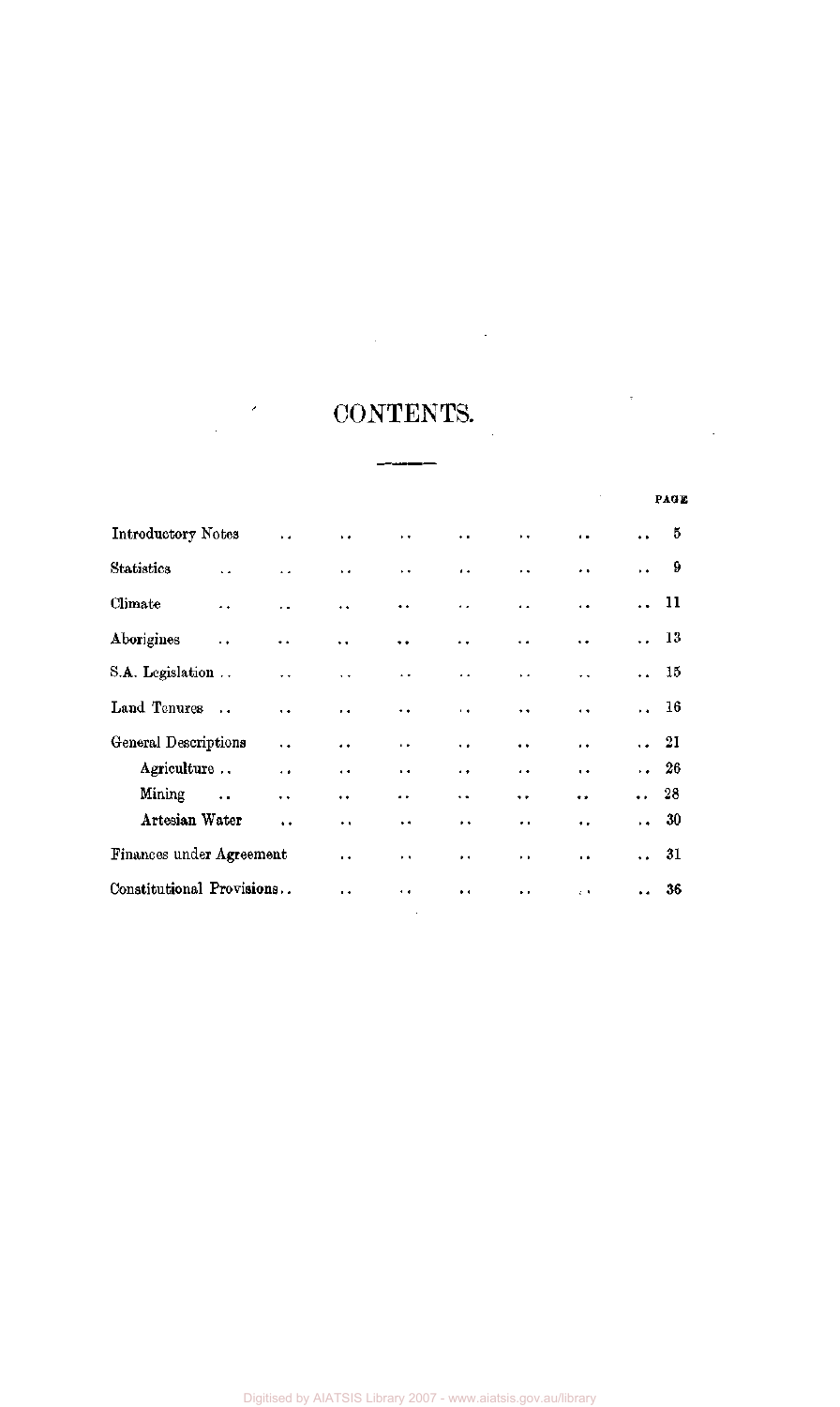#### The following are extracted from the Report of the Royal Commission 1895 : —

DASHWOOD, C. J., Government Resident, Port Darwin.—The climate around Port Darwin is not particularly unhealthy for the male sex, but it is not very healthy for women and children. The place can never be settled by a European population. Has been in the Territory three years. Does not think Europeans can do labour of any kind continuously. The climate is suitable for Europeans who are their own masters, and can work or not, just as they like.

HOLTZE, M. W., 15 years Curator of Gardens, Port Darwin.—Europeans can live and oversee work in swampy or damp ground. Europeans are not so healthy on the low lands as on the high. Children should be brought to a colder climate when nine years of age. His own children were healthy. Fever is brought about chiefly by the whisky bottle ; but the European can work if he takes care of himself.

LEWIS, John, Resident 1871-5, travelled throughout Territory.—Climate not unhealthy, but unsuitable to any one with defective constitution. Country is not adapted for European labour. It is too oppressive and too unhealthy. They can work better now with the improved mode of living.

PARSONS, Hon. J. Langdon, visited Territory 1882, Government Resident, Port Darwin, 1884-1890.— It is not a white man's country. The health of most Europeans engaged in mining was undoubtedly injured.

POWER, Corporal C, Police officer, 9 years' experience in different parts of territory.—Any steady robust European can work all the year. Does not know whether he could compete with Asiatics. Has seen Europeans well-sinking, mining, fencing, &c, on both high and low-lying lands. They are more subject to fever on the low than the high country.

SOLOMON, Hon. V. L., M.P., 17 years' experience, business and mining.—European labour unsuitable for work on sugar and other plantations, but white men can work at mining when not exposed absolutely to the sun. One trained European miner can do same work as two ordinary Chinese miners. Men on the Overland telegraph line used a great quantity of quinine to keep themselves in health, but it is not necessary. Lived there seventeen years, and only had two attacks of fever. Women and children are healthy, but want a change every three years. They do not have sufficient exercise. The rainy season is the healthiest, the beginning of the dry season being unhealthy.

VILKSON, C. C, 8 years' experience in mining districts.—Finest climate in the world. Men can work well.

DISTRIBUTION OF AVERAGE RAINFALL.

The following table is taken from the Official Year Book of the Commonwealth of Australia, No. 3, p. 88 :—

| Average Annual<br>Raintall.                                                                          |                                                                 | New South<br>Wales.                                 | Victoria.                                       | Queensland.                                           | South<br>Australia.                              | Northern<br>Territory.                               | Western<br>Australia.                                | Tasmania.                                    | Common-<br>wealth.                                         |
|------------------------------------------------------------------------------------------------------|-----------------------------------------------------------------|-----------------------------------------------------|-------------------------------------------------|-------------------------------------------------------|--------------------------------------------------|------------------------------------------------------|------------------------------------------------------|----------------------------------------------|------------------------------------------------------------|
| Under 10 inches<br>$10 - 20$<br>$\overline{\mathbf{12}}$<br>$20 - 30$<br>$\overline{1}$<br>$30 - 40$ | $\ddot{\phantom{0}}$<br>$\cdot$ $\cdot$<br>$\ddot{\phantom{1}}$ | Sq, Miles.<br>79,629<br>118,685<br>76,217<br>24,685 | Sq. Miles.<br>Nil.<br>36,241<br>38.794<br>8,072 | Sq. Miles.<br>126,390<br>251,150<br>175,390<br>67,310 | Sq. Miles.<br>309,196<br>57,025<br>13,257<br>370 | Sq. Miles.<br>153,226<br>181,298<br>88,505<br>16,765 | Sq. Miles<br>417,896<br>397,416<br>109.481<br>37,498 | Sq. Miles.<br>Nil.<br>Nil.<br>4.242<br>7.397 | Sq. Miles,<br>1,086,337<br>1,041,815<br>505,886<br>162,097 |
| 55<br>Over 40<br>$\ddot{\phantom{0}}$<br>Total area                                                  | $\bullet$<br>$\cdot$ $\cdot$<br>$\ddot{\phantom{0}}$            | 11,156<br>310,372                                   | 4,777<br>87,884                                 | 50.260<br>670.500                                     | 222<br>380,070                                   | 83,826<br>523,620                                    | 13.629<br>975.920                                    | 14,576<br>26.215                             | 178,446<br>2,974,581                                       |

The next table expresses the above figures in percentages—

|                                                                                                                                                                                               | Percentage of Area.                           |                                            |                                               |                                           |                                               |                                              |                                            |                                              |  |
|-----------------------------------------------------------------------------------------------------------------------------------------------------------------------------------------------|-----------------------------------------------|--------------------------------------------|-----------------------------------------------|-------------------------------------------|-----------------------------------------------|----------------------------------------------|--------------------------------------------|----------------------------------------------|--|
| Average Annual<br>Rainfall.                                                                                                                                                                   | New South<br>Wales.                           | Victoria.                                  | Queensland.                                   | South<br>Australia.                       | Northern<br>Torritory.                        | Western<br>Australia.                        | Tasmania.                                  | Common-<br>wealth.                           |  |
| Under 10 inches<br>$\ddot{\phantom{1}}$<br>$10 - 20$<br>$\cdot$<br>, ,<br>$20 - 30$<br>,<br>$\bullet$<br>$30 - 40$<br>, ,<br>$\ddot{\phantom{0}}$<br>Over $40$<br>$\ddot{\phantom{0}}$<br>. . | 25.656<br>38.240<br>24.557<br>7.9531<br>3.594 | Nil.<br>41.238<br>44.142<br>9.185<br>5.435 | 18.850<br>37.457<br>26.158<br>10.039<br>7.496 | 81.352<br>15.004<br>3.489<br>.097<br>.058 | 29.263<br>34.624<br>16.903<br>3.202<br>16.008 | 42.821<br>40.722<br>11.218<br>3.842<br>1.397 | Nil.<br>Nil.<br>16.181<br>28.217<br>55.602 | 36.521<br>35.024<br>17.007<br>5.449<br>5.999 |  |

### ABORIGINES.

There are many tribes in the Territory. Those best known are the Larrykeeha in the Port Darwin District, and the Arunta in the Alice Springs District, MacDonnell Ranges.

The natives in the settled districts are cared for by the Government. Medical comforts, blankets, tomahawks, fishing material, tobacco, and rations are supplied. The expenditure amounts to about £1,000 per annum.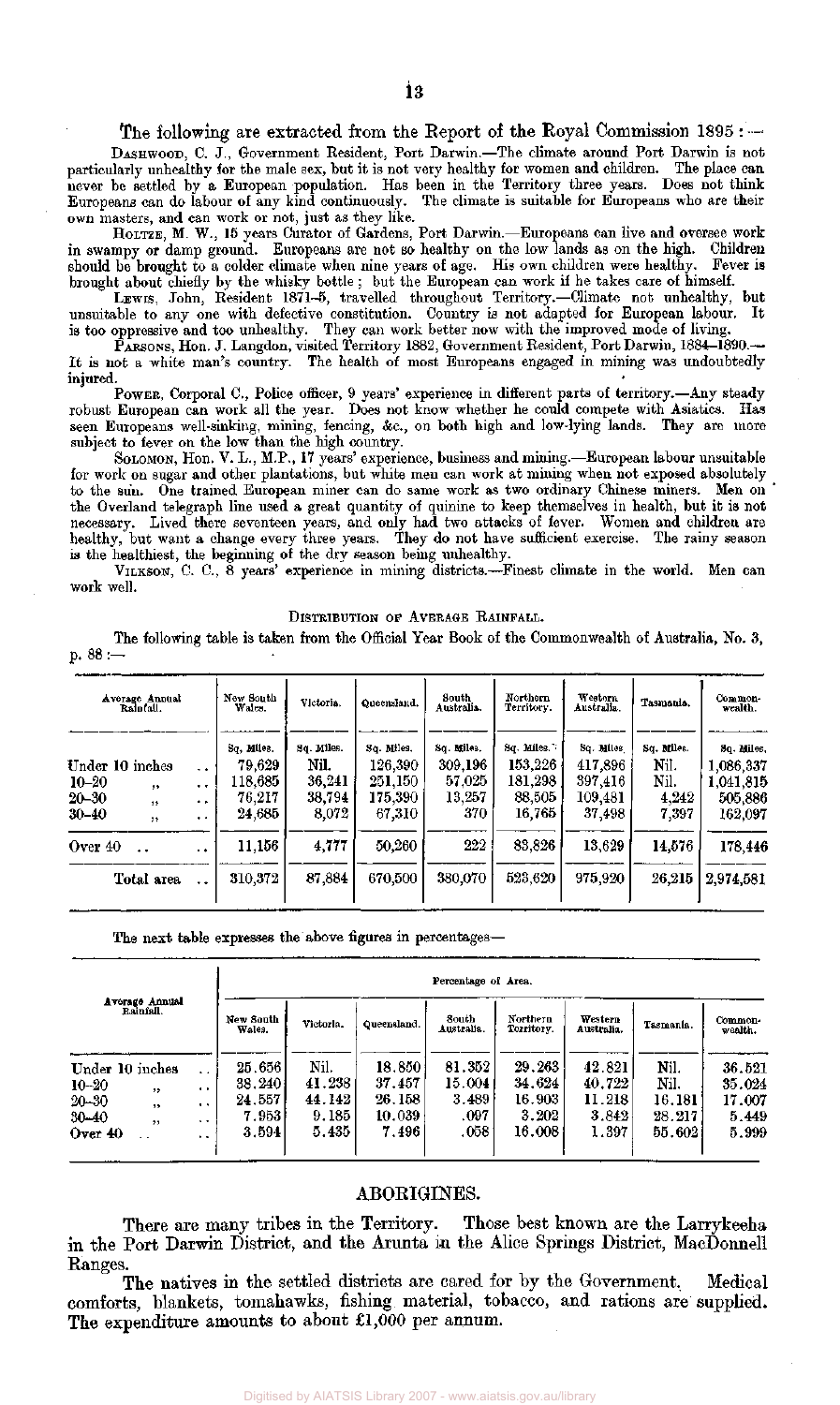Aborigines Missions have been established on the Finke River, in the interior, on the western side of the overland telegraph line, by the Lutherans, and on the Roper River by the Anglican Mission Association of Victoria. Both institutions receive an annual grant from the Government. For the financial year 1908-9 the amount voted was £750.

In the report of his visit to the Territory, Sir G. R. Le Hunte, Governor of South Australia, whose experience as an administrator in Fiji and British New Guinea, where the care of the native races is one of the primary objects of the Government, qualifies him to speak with authority, says :—

The aboriginal problem is another difficulty, and I do not think any attempt has as yet been made<br>to cope with it. Yet it certainly demands attention. I was very much surprised to find on inquiry from Yet it certainly demands attention. I was very much surprised to find on inquiry from those who can give the best estimates, what the number of the aborigines in the Northern Territory is. I found it vary from 15,000 to 30,000, the lower number being an estimate from an official and the larger from a private source. The late Chief Inspector of Police in the Territory, who is, perhaps, the best qualified to give one, told me that he thought the first too low and the second too high, and that it would be safer to estimate them at from 20,000 to 22,000. Only a small fraction of these are under any control, or, indeed in any contact with any form of Government or civilization. Very little is known of the large black population in the north-east districts, or in the interior. But nothing is done for those that are known except a periodical distribution of inferior blankets, a few pounds of stick tobacco, and a few bags of flour, which they have no means of cooking properly. Dr. Fulton informed me that many of the cases of serious internal maladies were due to the presence of uncooked and undigested flour. Nothing is done for their education ; the small black boys I saw running about the township of Port Darwin ought to be in a school of some kind, or their **parents should not** be allowed to hang about the township. There is a **nominal**  Protector of Aborigines—the medical officer at Port Darwin—but he has to stop there, and cannot go about the country, and his powers are purely nominal. What is required is a properly organized system of power and responsibility. There should be an official head, who should, in my opinion, be the Government Resident, under the Minister for the Territory ; under him should be an organized department, a specially selected Protector, who should be a Justice of the Peace, and his chief executive officer, with proper powers and jurisdiction all over the Territory ; he should be a travelling officer. Under him there should be assistant officers or sub-protectors, who might be the police constables in charge of the several districts. The Chief Protector should be directly responsible to the Government Resident for everything connected with the administration of the aborigines. There should be a separate vote for the cost of the aboriginal department in the Northern Territory ; at present, I understand, there is only one vote for the expenditure for this service for both the southern and northern parts of the State, and the officials at the north do not know what is being expended out of it in the south.

It is a great pity that more of the aborigines do not seek employment from the white residents, but, with the exception of those employed on cattle stations, very few do continuous work. They hang about the townships and mining camps, with no good results to themselves or to others. In Queensland they are not allowed to do this, and it would be well if some similar rule were in force here. I do not know if it would be possible to prohibit the importation of opium except for medicinal purposes, but if it could be done it would be welcomed by all the respectable Chinese. The punishment of imprisonment for the sale of the drug to natives is no deterrent apparently to the low Chinese. It might be possible to get a seller deported from the country under the Commonwealth Alien Immigration Act; and if it could be done I would strongly recommend it—at any rate on a second conviction. The harm and demoralisation that they do is incalculable.

I am satisfied from my inquiries that there is no general ill-treatment of the aborigines in our **Northern Territory, but it would** be dangerous to say that cases of it do not occur **in out-of-the-way places.**  Some of the characters that come across our borders are very unsatisfactory, and it may well be that we cannot claim absolute innocence ; but the general feeling is not at all unkind towards the blacks, and any cases of misconduct are few and isolated. Probably the most common form of injurious treatment is the taking of lubras or young women, which has often led to much mischief ; but I was glad to find that this is strongly discountenanced by the better class of men ; indeed, the managers of the stations will not give employment to men who do this. I saw one case of a native girl, dressed as a boy, riding with a man in charge of some cattle ; but he was not a white man. It should be made an offence, as it is in Queensland, for any one to harbor or even employ an aboriginal, except under the provisions permitted by law, and the protectors should have legal powers to remove any aboriginal when so found. In Queensland they have the advantage of certain mission stations to which unprotected aboriginal women and children can be mandated. The want of any such institutions in our farther Northern Territory is much felt. It would be worth while for the Government to subsidize any missionary society that would undertake to establish one there.

The excellent work done of recent years by the Queensland Government shows that by legislation and efficient administration the condition of the aborigines can be much improved, and ill-treatment and wrong can be stopped. I would recommend the adoption of similar measures to the careful consideration of Ministers.

More assistance should also be given to the police in patrolling the coast districts, especially on the north-east side. There are parts there which cannot be reached on horseback, and a good seaworthy launch is much needed. Strict supervision should be exercised over the relations of the pearling vessels with the aborigines. I have reason to believe that much that is very unsatisfactory takes place in **that direction.**